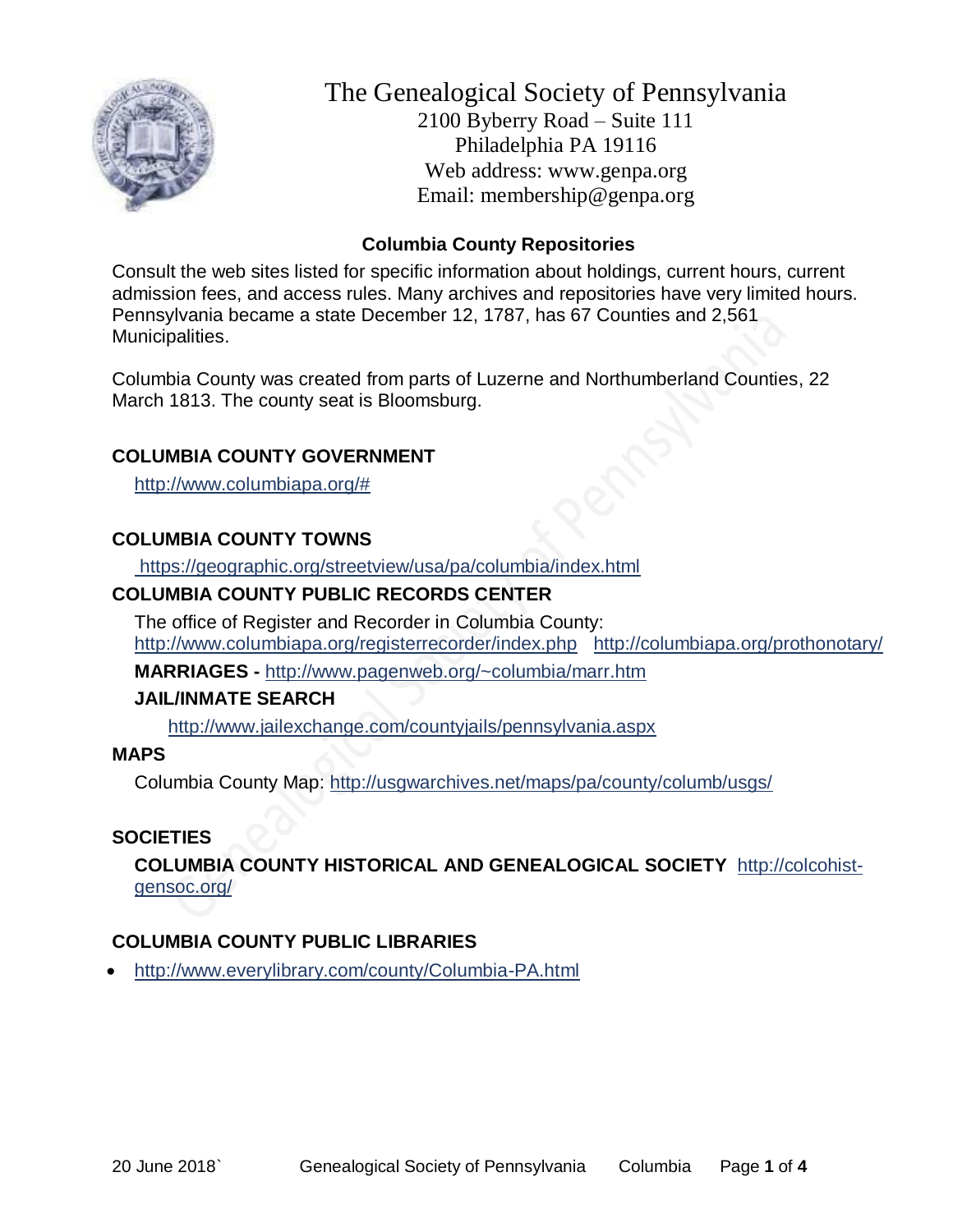# **RESOURCES**

- **Genealogical Society of Pennsylvania GSP** [http://GenPA.org](http://genpa.org/) **GSP Research** <https://genpa.org/research/>
- PAGenWeb **Columbia** County <http://www.pagenweb.org/~columbia/>
- Obituaries –
- **LDS** <http://ldsgenealogy.com/PA> [http://www.newspaperobituaries.net/pennsylvania/columbia\\_county\\_obituaries.htm](http://www.newspaperobituaries.net/pennsylvania/columbia_county_obituaries.htm)
- County Newspapers
	- o *Press Enterprise* <http://www.pressenterpriseonline.com/>
	- o *The Columbian* (1866-1910) <https://chroniclingamerica.loc.gov/lccn/sn83032011/issues/>
	- o *Bloomsburg Democrat* (1867-1869) <https://chroniclingamerica.loc.gov/lccn/sn85055236/>
	- o *The Columbia Democrat and Bloomsburg General Advertiser* (1850-1866) <https://chroniclingamerica.loc.gov/lccn/sn85025181/>
	- o *The Columbia Democrat* (1837-1850) <https://chroniclingamerica.loc.gov/lccn/sn85025180/>
	- o *Columbia Democrat and Star of the North* (1866-1867) <https://chroniclingamerica.loc.gov/lccn/sn85054828/>
- **Random Acts of Kindness** <https://www.raogk.org/>
- **Family Search LDS:** <https://familysearch.org/>Free site but does require a login Collection List <https://familysearch.org/search/collection/list> [https://www.familysearch.org/wiki/en/Columbia\\_County,\\_Pennsylvania\\_Genealogy](https://www.familysearch.org/wiki/en/Columbia_County,_Pennsylvania_Genealogy)
- **Collections at the Historical Society of Pennsylvania HSP -** <http://hsp.org/collections>
	- HSP is membership based and there is a fee 1300 Locust Street, Philadelphia, PA 19107 215-732-6200 ext. 235 or [membership@hsp.org](mailto:membership@hsp.org)
- **RG-47. RECORDS OF THE COUNTY GOVERNMENTS** Guide to African American Resources at the Pennsylvania State Archives <http://www.phmc.state.pa.us/bah/aaGuide/AA-RG-47.html>
- **National Archives of Philadelphia** (**NARA**) Mid Atlantic Region: [http://www.nara.gov/research\\_rooms/mid\\_atlantic/](http://www.nara.gov/research_rooms/mid_atlantic/) **Records Request Process**

National Archives 14700 Townsend Road Philadelphia, Pennsylvania 19154-1096 Telephone: (215) 305-2044 Fax: (215) 305-2038 E-mail: [philadelphia.archives@nara.gov](mailto:philadelphia.archives@nara.gov) <https://wwwarchives.gov/philadelphia>

# **Naturalizations: NARA**

Pennsylvania: Philadelphia, 1790-1991; Pittsburgh, 1820-1979; Erie, 1940-1972; Scranton, 1901-1990; Wilkes-Barre, 1943-1972; Williamsport, 1909-1913; and Harrisburg, 1911- 1917

## **MILITARY**

20 June 2018` Genealogical Society of Pennsylvania Columbia Page **2** of **4** The National Archives at Philadelphia (**NARA**), through its partners Ancestry.com and Fold3.com, provides access to records relating to the military service of individuals from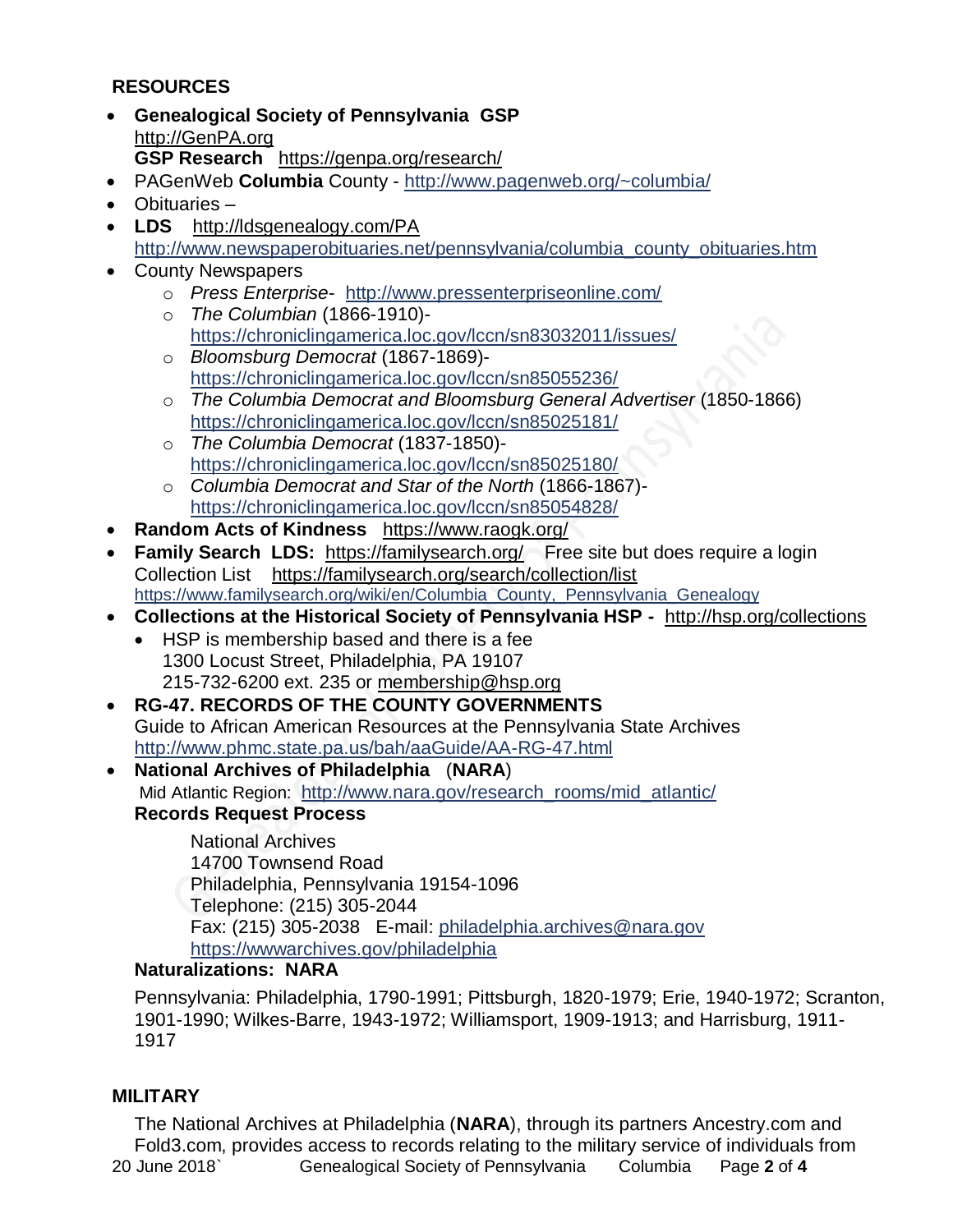the American Revolution through World War II. Please note that Official Military Personnel Files from World War I to the present are held by the National Archives at St. Louis. <https://www.archives.gov/st-louis>

World War I and World War II, Fourth Enumeration Draft Cards can also be accessed through our partner sites. In addition, Records of the Selective Service System, 1940- 1969, for individuals from Delaware, Maryland, Pennsylvania, Virginia, and West Virginia are available from the National Archives at St. Louis. Copies of World War I draft cards can be requested from the National Archives at Atlanta [\(Atlanta.archives@nara.gov](mailto:Atlanta.archives@nara.gov) ).

For information on obtaining World War II era and later draft cards, please see <http://www.archives.gov/st-louis/archival-programs/other-records/selective-service.html> <https://www.archives.gov/philadelphia/public/family-history.html#military>

#### **Pennsylvania Military Records Research Guide**

<https://www.raogk.org/pennsylvania-genealogy/pa-military-records/>

#### **Probate – Wills Administrations**

Probate records may include Person's exact death date, Names of the family members, Family relationships, Names of spouses of children, Residences, Adoption or guardianship of minor children or dependents, Worth of the property and land holdings, Evidence of occupation, religion, or military service

**Family Search:** Pennsylvania Probate Records, 1683-1994 <https://familysearch.org/>

This collection includes probate records created in Pennsylvania counties. The records include wills, estate records and indexes.

#### **State of Pennsylvania Vital Records**

The **Pennsylvania State Archives** collects, preserves and makes available for study the permanently-valuable public records of the Commonwealth, with particular attention given to the records of state government.

Mailing address: 350 North Street Harrisburg, PA 17120 Email: Email PA State Archives Phone: (717) 783-3281

GPS address: 801 North 3rd Street Harrisburg, PA 17102 Coordinates: 40.266080, - 76.886053

# **BIRTH CERTIFICATES**, 1906-1910

The Division of Vital Records (DVR) maintains birth records that occurred in Pennsylvania from 1906 to the present.

For information on public records (births occurring from 1906 to 1910), click on Pennsylvania State Archives <http://www.phmc.pa.gov/archives/Pages/default.aspx>or our Genealogy page.

[http://www.health.pa.gov/MyRecords/Certificates/Genealogy/Pages/14125.aspx#.WNvLKf](http://www.health.pa.gov/MyRecords/Certificates/Genealogy/Pages/14125.aspx#.WNvLKfkrJHY) [krJHY](http://www.health.pa.gov/MyRecords/Certificates/Genealogy/Pages/14125.aspx#.WNvLKfkrJHY)

## **Death Certificates**, 1906-1965

Original birth certificates for 1906-1910 and death certificates for 1906-1965 are available at the State Archives. Digital copies of the 1906-1908 birth certificates and the 1906-1963 death certificates may be found on Ancestry.com. Pennsylvania residents can access these records free of charge through Ancestry.com Pennsylvania. A free account can be created.